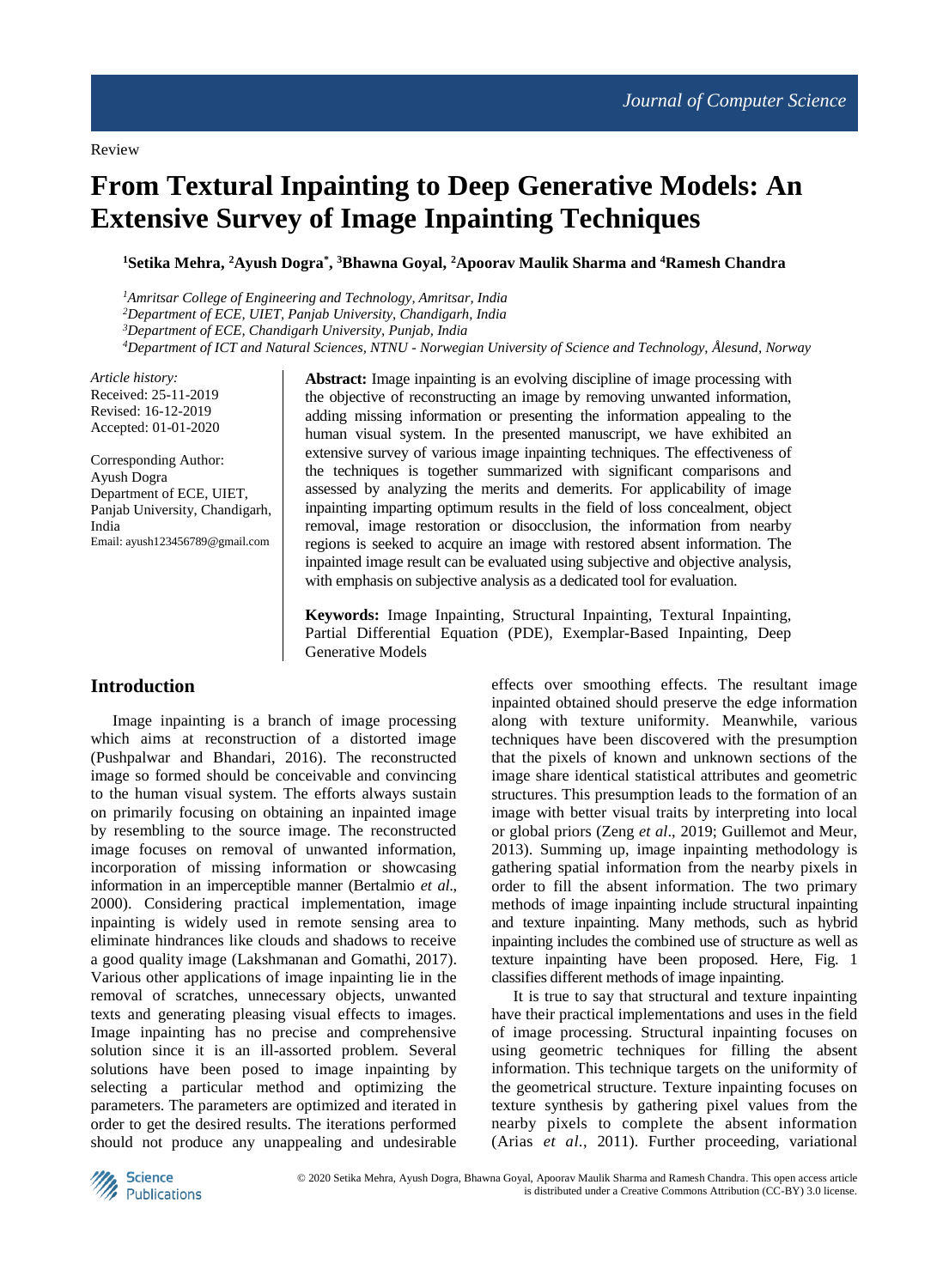image inpainting methods are based on the uniformity of the geometrical construction of the image. There are certain cases where information is not reflected truly due to some obstructions. Thus, Bertalmio *et al*. (2000) presented an information recovering technique established on the use of Partial Differential Equations (PDE) which generates information towards isophotes. Since, this includes the use of anisotropic diffusion, therefore leading to blurring effects in the image. Differential based inpainting uses the concept of variational methods and PDEs. Exemplar based inpainting focuses on filling absent information from nearby surrounding pixels at patch level (Ogawa and Haseyama, 2013; Amasidha *et al*., 2016; Vreja and Brad, 2014). The performance assessment of image inpainting can be judged on the basis of the produced subspaces and linear coefficients for estimating linear combination (Ogawa and Haseyama, 2013).

Image inpainting is a class of interpolation. It can also be applied to the restoration of antique historical images and video compression. Furthermore, algorithms based on sparse representation are popularizing nowadays. The motive of research in the field of image inpainting lies in implementing these algorithms for super-resolution images. Image inpainting not only focuses on rebuilding of an image but also on maintaining similarity of the inpainted image with the reference image. Moreover, in the context of obtaining the best matching patch in reach of a particular range established on color details is difficult. The detection of the location of the best patch in minimal time is appreciated. The evaluation of the inpainted image could be assessed by subjective and objective analysis. In the proposed paper, an effort to explore and scrutinize techniques with merits and demerits as conferred in Table 1.

**Table 1:** Evaluation of various image inpainting techniques

| Year | Author           | Basis of image inpainting            | Merits                                                      | Demerits                                  |
|------|------------------|--------------------------------------|-------------------------------------------------------------|-------------------------------------------|
| 1995 | Heeger and       | -Texture synthesis via               | -Simple                                                     | -Fails on non-uniform textures,           |
|      | Bergen           | pyramid approach                     | -Can be used in computer graphics                           | quasi-periodic textures                   |
| 1997 | De Bonet         | -Sampling approach for               | -Performs well in generating                                | -Fails at the total visual                |
|      |                  | texture synthesis                    | textures                                                    | structure of texture images               |
| 1997 | Igehy and        | -Texture composition                 | -Performs well on stochastic                                | -Fails at recovering structured           |
|      | Pereira          | for image restoration                | textures                                                    | textures                                  |
| 1999 | Efros and        | -Algorithm operates on               | -Rebuilds texture pixel by pixel                            | -Fails at distinct and multiple           |
|      | Leung            | all-inclusiveness of textures        |                                                             | texels in texture sample                  |
| 2000 | Bertalmio        | -Image inpainting with               | -Automatic image inpainting                                 | -Fails at the rebuilding of large         |
|      |                  | the use of PDE                       | by just specifying the area                                 | textured areas                            |
|      |                  |                                      | to be inpainted                                             |                                           |
| 2002 | Masnou           | -Disocclusion via level lines        | -Aims at recovery of                                        | -Fails at recovering texture              |
|      |                  |                                      | geometrical information                                     |                                           |
| 2000 | Wei and          | -Faster production of texture using  | -Quality and speed of the algorithm                         | -Fails at 3D shapes-Poor and depth        |
|      | Levoy            | tree structured vector quantization  | is better than the other techniques                         |                                           |
| 2000 | Ballester et al. | -Image inpainting algorithm          | -Works equally good for                                     | -Not applicable to the filling in         |
|      |                  | based on Gestaltist's principle      | totally different structures                                | textured regions.                         |
| 2003 | Bertalmio et al. | -Texture and structure               | -A successful technique by the union                        | -Unable to perform well                   |
|      |                  | inpainting performed together        | of image decomposition along with                           | on 3D data                                |
|      |                  |                                      | structure and texture synthesis                             |                                           |
| 2003 | Drori et al.     | -Iterative construction of the image | -Image inpainting with the                                  | -Fails particularly when absent           |
|      |                  | with the help of image fragments     | union of transformations                                    | info involves perpendicular ines crossing |
| 2003 | Levin et al.     | - Global image statistics            | -Adjusts well to a particular image                         | -Performs poorly in textured regions.     |
|      |                  |                                      | even if nearby local regions are same                       | -Unable to produce a sharper image.       |
| 2004 | Criminisi et al. | -Removal of object.                  | -Edge preservation -Fast                                    | -Fails at curved structures               |
|      |                  | -Filling of the area produced        | -Efficient                                                  | -Depth ambiguities                        |
|      |                  | by exemplar                          |                                                             |                                           |
| 2004 | Telea            | -Fast marching method                | -Simple                                                     | -Generates blurs when                     |
|      |                  |                                      | -Easy                                                       | inpainting regions are thick              |
|      |                  |                                      | -Fast to implement                                          |                                           |
| 2004 | Pei et al.       | -Reclamation of Chinese              | -Simple                                                     | -High computational time                  |
|      |                  | paintings                            | -Efficient                                                  |                                           |
| 2005 | Ogawa et al.     | -GMRF model especially               | -Remove unwanted patterns<br>-Precisely recover the missing | -High Computational                       |
|      |                  | for still images                     | areas and edges                                             |                                           |
| 2005 | Rares et al.     | -Edge information                    | -Performs well on piecewise-                                | complexity<br>-Fails at textured images   |
|      |                  |                                      | smooth images                                               |                                           |
|      |                  |                                      | -Use local as well as global                                |                                           |
|      |                  |                                      | features of edges                                           |                                           |
| 2005 | Elad et al.      | -Concurrent cartoon as well          | -Missing pixels accepted.                                   | -Fails at the complete sparse             |
|      |                  | as texture                           | -Automatic filling of absent pixels.                        | representation of the object              |
| 2005 | Cheng et al.     | -Concluding a priority function      | -Applied to images with                                     | -High computational                       |
|      |                  | for better performance               | different properties                                        | complexity                                |
|      |                  |                                      | -Uniting structure and                                      |                                           |
|      |                  |                                      | texture details                                             |                                           |
|      |                  |                                      |                                                             |                                           |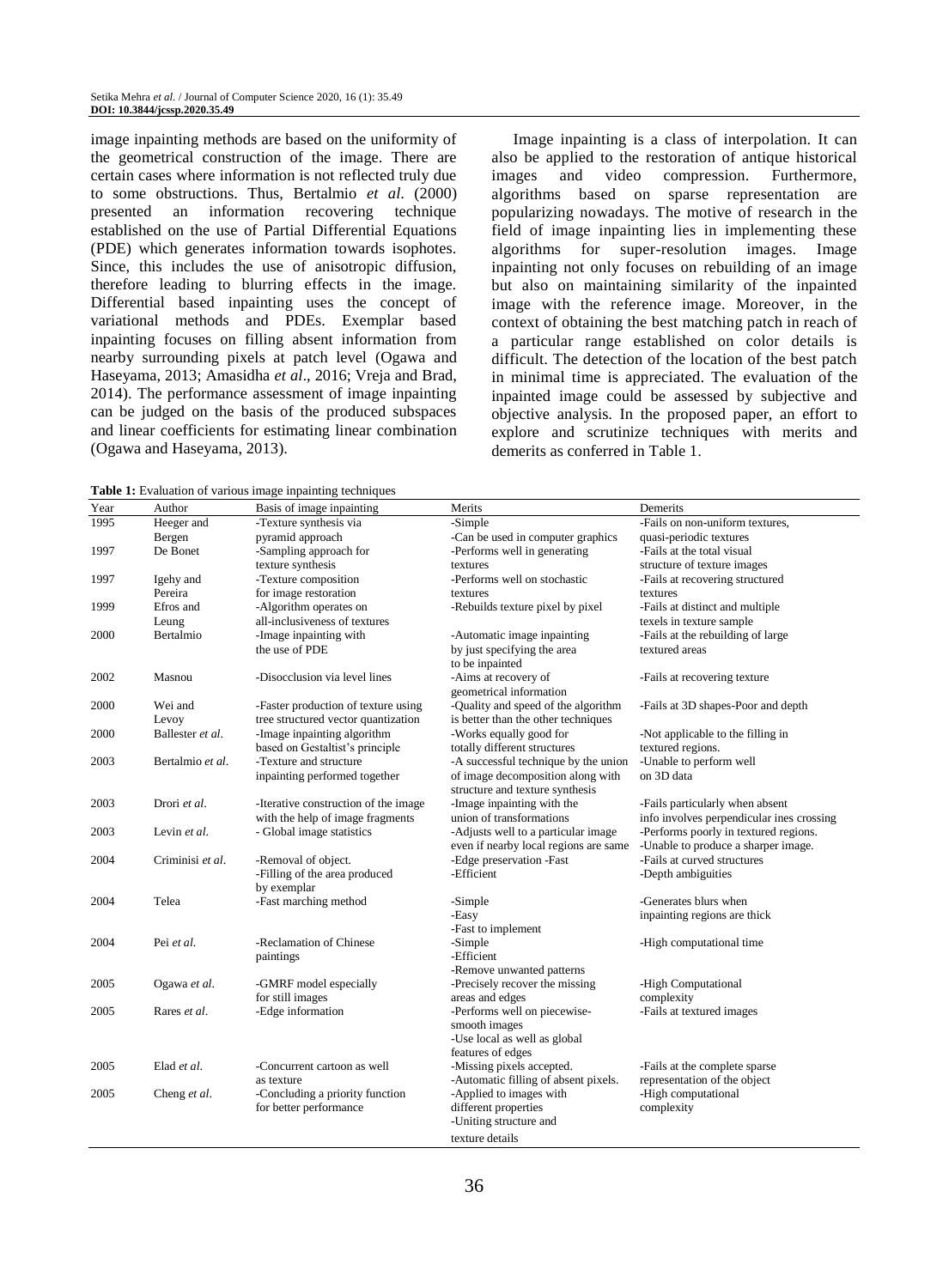#### Setika Mehra *et al*. / Journal of Computer Science 2020, 16 (1): 35.49 **DOI: 10.3844/jcssp.2020.35.49**

| <b>Table 1: Continue</b> |                             |                                                                           |                                                                                                           |                                                                                                                          |
|--------------------------|-----------------------------|---------------------------------------------------------------------------|-----------------------------------------------------------------------------------------------------------|--------------------------------------------------------------------------------------------------------------------------|
| 2006                     | Calvetti et al.             | -Bootstrap priors                                                         | -Fast<br>-Efficient<br>-Flexible                                                                          | -Computationally inefficient on<br>using hyper models                                                                    |
| 2006                     | Shao et al.                 | -Poisson equation                                                         | -Works well on complicated<br>structures, elimination of<br>large objects                                 | Increase in computational time                                                                                           |
| 2006                     | Chen et al.                 | -Sketch model and guided                                                  | -Recovering of curve structures                                                                           | -Lags behind few techniques in<br>case of removal of large objects                                                       |
| 2007                     | Mairal et al.               | -Sparse representation on<br>colored images.                              | -Good for image denoising,<br>image inpainting and<br>demosaicing                                         | -Need to work in multichannel<br>images, MRI images,<br>astronomical data                                                |
| 2010                     | Aujol et al.                | -Local geometric knowledge                                                | -Global rebuilding of geometry<br>-No deprivation of quality for<br>texture rebuilding                    | -Need to work on the proposed<br>algorithms for better inpainting<br>results                                             |
| 2010                     | Kwok et al.                 | -Fast query exemplar<br>based algorithm                                   | -Efficient<br>-Better visual results                                                                      | -Slower in some cases                                                                                                    |
| 2010                     | Xu and Sun                  | -Exemplar based                                                           | -Best PSNR values achieved<br>-Sharpness preserved                                                        | -Unable to recover structures in<br>the absence of structure cue                                                         |
| 2012                     | Zhang and Lin               | -Color distribution analysis                                              | -Maintains texture uniformity<br>and edge continuity                                                      | -Unable to rebuild geometry in<br>the absence of an example                                                              |
| 2012                     | Le Meur and<br>Guillemot    | -Resolution based                                                         | -Computationally efficient<br>-Less noise                                                                 | -Need to work on low resolution<br>images                                                                                |
| 2012                     | Dong et al.                 | -Blind image inpainting technique                                         | -Eliminates random impulse<br>noise, image deblurring,<br>-No user interaction while<br>recovering images | -Needs work on blind<br>deconvolution                                                                                    |
| 2012                     | Martínez-<br>Noriega et al. | -Exemplar based technique<br>concerning priority and<br>candidate patches | -Decrement in error generation.<br>-Linear edge preservation                                              | -Needs improvement in<br>classification of patches                                                                       |
| 2013                     | Wang et al.                 | -Image inpainting designed for<br>geometric methods                       | -Efficient<br>-Performs better.<br>-Restores Textures                                                     | -Computationally complex in<br>some cases                                                                                |
| 2013                     | Ogawa and<br>Haseyama       | -Sparse representations with<br>use of SSIM index                         | -Rebuilding of large areas with<br>no blurring artifacts                                                  | -Computational complexity<br>-Added artifacts.                                                                           |
| 2013                     | Guillemot et al.            | -K-NN and LLE-LDNR                                                        | -Works better in loss concealment<br>and object removal                                                   | -Works poorly for large missing<br>areas.                                                                                |
| 2014                     | Ružić and<br>Pižurica       | -Textural descriptors                                                     | -Efficient<br>-Reduction in space complexity                                                              | Incorrect adjustment of $\tau$ can<br>lead to undesirable results                                                        |
| 2014                     | Huang et al.                | -Planer structures                                                        | -Excellent for large regions<br>and multiple planes                                                       | -Artifacts added.<br>-Reverts to fron to parallel completion<br>in case of failure in detection of plane<br>regularities |
| 2015                     | Jin and Ye                  | -Image inpainting via matrix                                              | -Fast<br>-Better visual results                                                                           | -High computational complexity                                                                                           |
| 2017                     | Yang et al.                 | -Multiscale neural patch combination                                      | -Works well on inconsistent holes                                                                         | -Added discontinuities and artifacts                                                                                     |
| 2017                     | Ying et al.                 | -Segmentation                                                             | -Efficient<br>-Better image inpainting quality                                                            | -Not applicable to images with<br>different colors and textures                                                          |
| 2017                     | Yeh et al.                  | -Deep generative models                                                   | -Works well for simple structures<br>and large absent areas                                               | -Unable to handle complex<br>structures                                                                                  |
| 2018                     | Yu et al.                   | -Deep learning with<br>contextual attention                               | Reduced artifacts<br>-Works on holes with<br>different resolutions.                                       | Doesn't work on higher<br>resolutions.                                                                                   |
| 2019                     | Nazeri et al.               | -Edge connect                                                             | -Works well on non-uniform<br>missing regions,                                                            | -Fails in interpreting edges of<br>highly textured images                                                                |



**Fig. 1:** Methods of image inpainting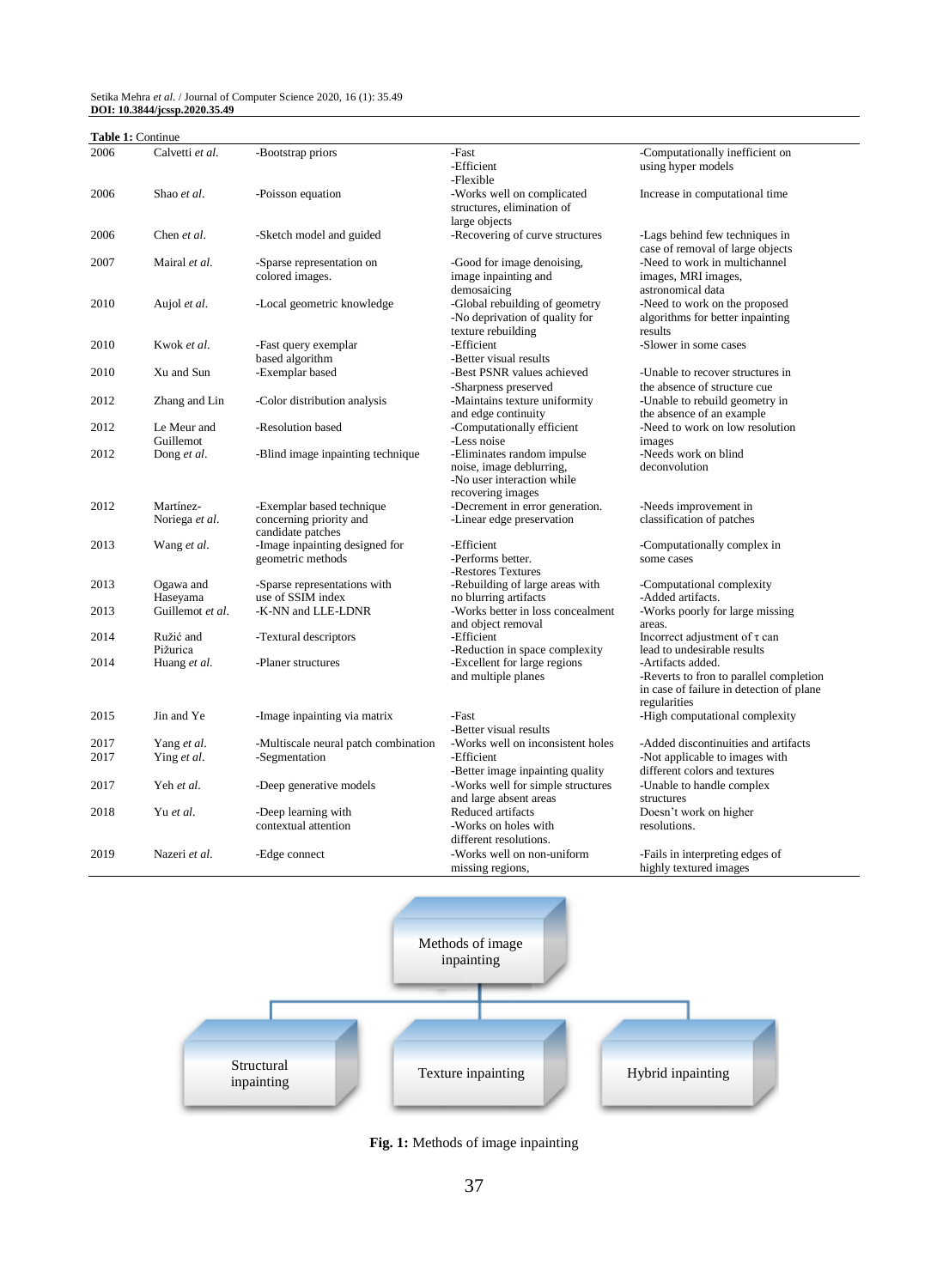The paramount objective of the paper lies in reviewing the different image inpainting techniques with section II targeting various image inpainting techniques, section Ⅲ covering the essential applications of image inpainting, section Ⅳ describing the objective metrics, section V delivering the discussions and finally concluding in section ⅤⅠ.

## **Background**

There has been a requirement of developing a framework to recover the harmed and distorted images with the aim of rebuilding of damaged or absent regions. It has been observed that with the passage of time, an image gets distorted due to various reasons. Therefore, there was a need to invent a technique to rebuild the absent regions, which led to the invention of image inpainting. This technique must be applied in a way that it is undetectable to the human eye, maintaining the integrity of human visual system. With various applications of image inpainting, this is one of the most prevailing research field in the broad area of image processing to rebuild the missing or absent regions.

Heeger and Bergen (1995) presented a texture reconstruction technique. This technique is suitable for stochastic textures, forming an image pyramid comprising of transitional images. This automatic technique helps in producing texture to recover the object required.

De Bonet (1997) put forward a technique in which the texture images taken as input are considered as probability density estimators. This technique undergoes two stages from figuring out joint occurrences beyond multiple resolutions of various features to consecutively sampling spatial frequency bands forming texture. This technique provides better results than the existing ones. In the same year, Igehy and Pereira (1997) introduced an algorithm based on Heeger and Bergen (1995). This algorithm carries forward the concept of earlier proposed algorithm by adding a step which determines the extent of information needed to synthesize the texture from the input image taken.

Masnou (2002) proposed an algorithm in which by the help of level lines complete and detailed information can be depicted from the images. The proposed algorithm can be deduced as a reflection of Nitzberg-Mumford-Shiota's algorithm, shown in Fig. 2.

The major drawback of this algorithm lies in recognizing the preceding edges. The proposed algorithm by Simon Masnou deals with rebuilding the object by incorporating the absent parts under specific geometric constraints. The foremost steps involved in the algorithm includes estimation of the polygonal line with respect to occlusion borderline, followed by determining and estimating the T-junction, then triangulation of the occlusion, further proceeding to join the combination of T-

junctions by computing with dynamic programming, then illustrating with respective geodesic paths and finally geodesic transmission for reconstructing the image.

Heading further, the main contribution on texture synthesis was given by Efros and Leung (1999). The suggested algorithm was based on Markov Random Field (MRF), where the probability distribution of brightness values for a pixel is presumed, concerning brightness values of pixels in the spatial region is supposed to be individualistic of the remaining image. A square window of any size is selected and set as a framework for nearby pixels. The suggested algorithm works on various distinct orientations of the window. Therefore, this works on the given value to the pixel by its nearby surrounding pixels. Few prominent and vital applications of texture synthesis are presented in Fig. 3.

Bertalmio *et al*. (2000) presented a structural inpainting technique which involves the use of Partial Differential Equations (PDEs) with the aim of generating information towards isophotes. It aims for automatic digital inpainting within few minutes with the algorithm proposed, by just pointing towards the area to be inpainted. The first step involves anisotropic diffusion smoothing to reduce the effect of noise. The values are manipulated once the image gets into the inpainting loop. After a few successive transmissions, anisotropic diffusion is applied until a steady-state is achieved. The main advantage of this technique is, it requires no user interference once the area to be inpainted is selected by the user. Subsequently proceeding further, Wei and Levoy (2000) presented an algorithm for texture inpainting. The technique put forward by them is acquired from Markov Random Field (MRF). The process is catalyzed by using tree-structured vector quantization with utilization of multi-resolution pyramid and a simple searching algorithm. The significant advantage of using this technique lies in generating high quality and faster results compared with other existing techniques.

The analysis and performance of the technique proposed by Masnou (2002), is established on the Gestaltist principle. This approach tends to extend isophotes lines automatically into the area of absent information. This is based on a joint combination of gray levels with isophotes directions.

Bertalmio *et al*. (2003) proposed a hybrid image inpainting algorithm which aims at decomposing the original image into two layers, one layer with structural attributes and other layer with textural attributes. Structural inpainting algorithm by Bertalmio is applied to the first layer (Bertalmio *et al*., 2000) and texture inpainting algorithm by Efros and Leung (1999) is applied to the other layer. Finally, the resultant from the two layers confer to the final image. The flow chart for hybrid inpainting by Bertalmio is given in Fig. 4.

Simultaneously in the year 2003, a fragment-based image inpainting was proposed by Drori *et al*. (2003). This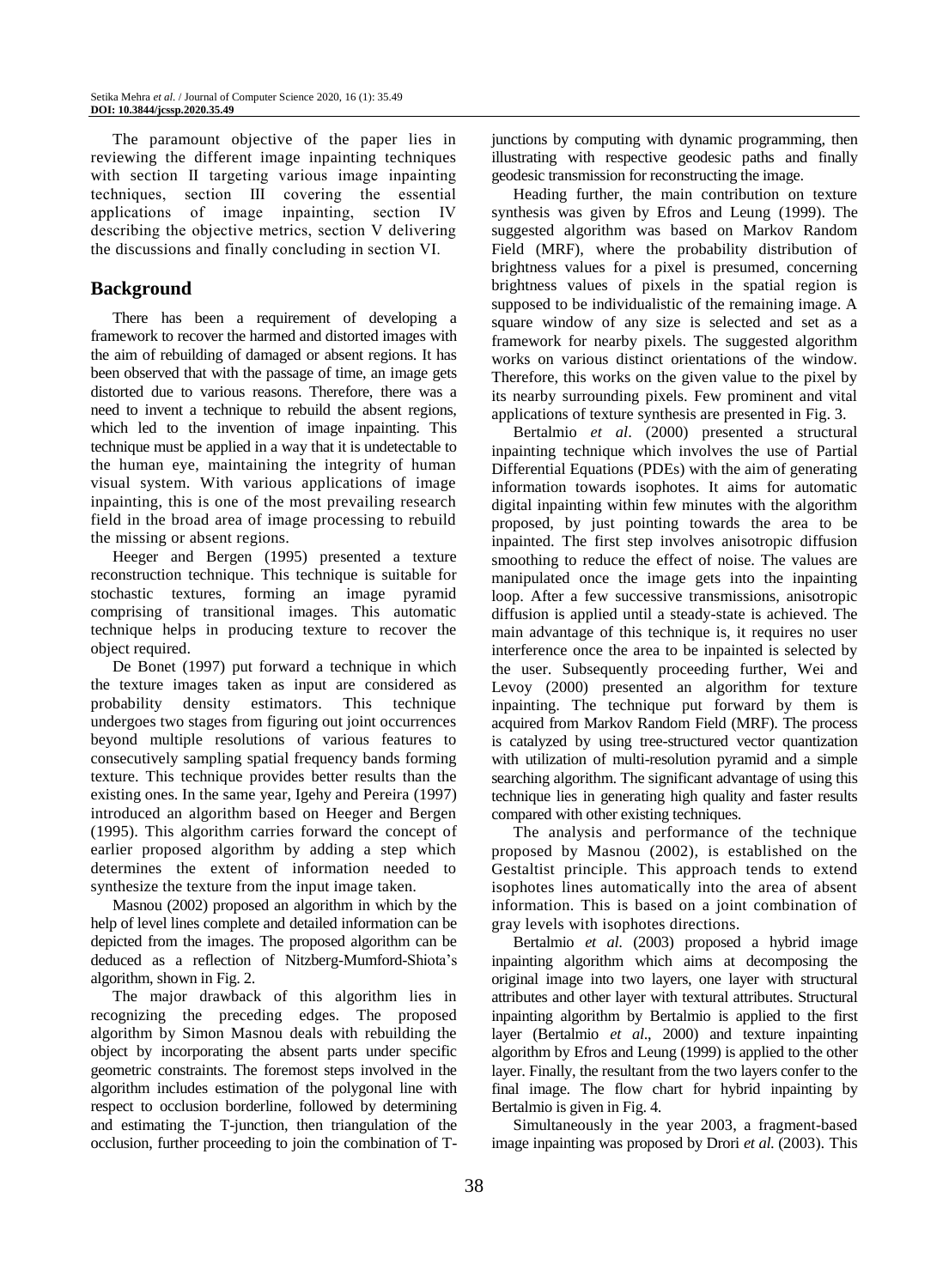focuses on recreating an image with the help of given image and inverse matte. The objective lies in rebuilding an image by smooth reconstruction with the help of combination of fragments through an iterative process. With the help of this proposed technique, the lost or absent parts can be recovered from the visible and known regions. The limitations of this technique include no knowledge about the 3D structures in the image and when the absent area reflects the crossing of the two perpendicular lines. Levin *et al*. (2003) proposed a technique where global image statistics were used to inpaint the image. In this technique, local features of histograms are used to make an exponential family distribution. The inpainting is done by finding a suitable image to fit and inpaint the hole with the help of this distribution. The augmentation is practiced by loopy belief propagation.

Criminisi *et al*. (2004) invented an exemplar-based technique, targeting removal of the objects while simultaneously filling the empty spaces so produced. The resultant image so produced with this technique is appealing and fascinating to the human visual system. This technique does not undergo from blur artefact, in addition, is a simpler and faster technique compared to the other techniques. The order of priority of each patch enables the algorithm to perform faster. In the same year, an inpainting techanique was put forward by Telea (2004) based on image smoothness. The missing regions are treated as level sets and then using the fast marching method (Sethian, 1996). This method is relatively simple and easy to implement. Proceeding further, Pei *et al*. (2004) conferred a technique for reclamation of Chinese paintings. The technique follows color contrast enhancement as well as lacuna texture synthesis. This was a simple and efficient technique to maintain and restore the Chinese paintings.

Ogawa *et al*. (2005) presented an image restoration technique particularly based on Gaussian Markov Random Field (GMRF) model. The earlier techniques which used GMRF considered the fact that the image is constant and stationary, whereas the image inclusive of edges is not stationary. Therefore, the performance of the restored image decreases in the latter case. In the new technique, they

considered the fact that an image comprises of areas where each area comprises of sub image which is weakly stationary. With the new consideration taken into account, it is observed that performance assessment of the image restored in the edges increases. Further Rares *et al*. (2005) introduced an algorithm mainly based on edge information. The steps involved in the technique are shown in Fig. 5. The image and artefact are processed for detection of edges and extraction of features of edges. Some of the features are supposed to be selected from the edges and important edges are therefore used for further completion of the process. The next step includes the recreation of the structure from the image utilizing different characteristics of edges like spatial order and continuity of edges, object color. Proceeding towards the last step, the recreated image structure is considered for edge based inpainting to evaluate the absent artefact part.



**Fig. 2:** Flowchart of Nitzberg-Mumford-Shiota (Masnou, 2002)



**Fig. 3:** Applications of texture synthesis



**Fig. 4:** Flow chart for hybrid inpainting by Bertalmio *et al*. (2003)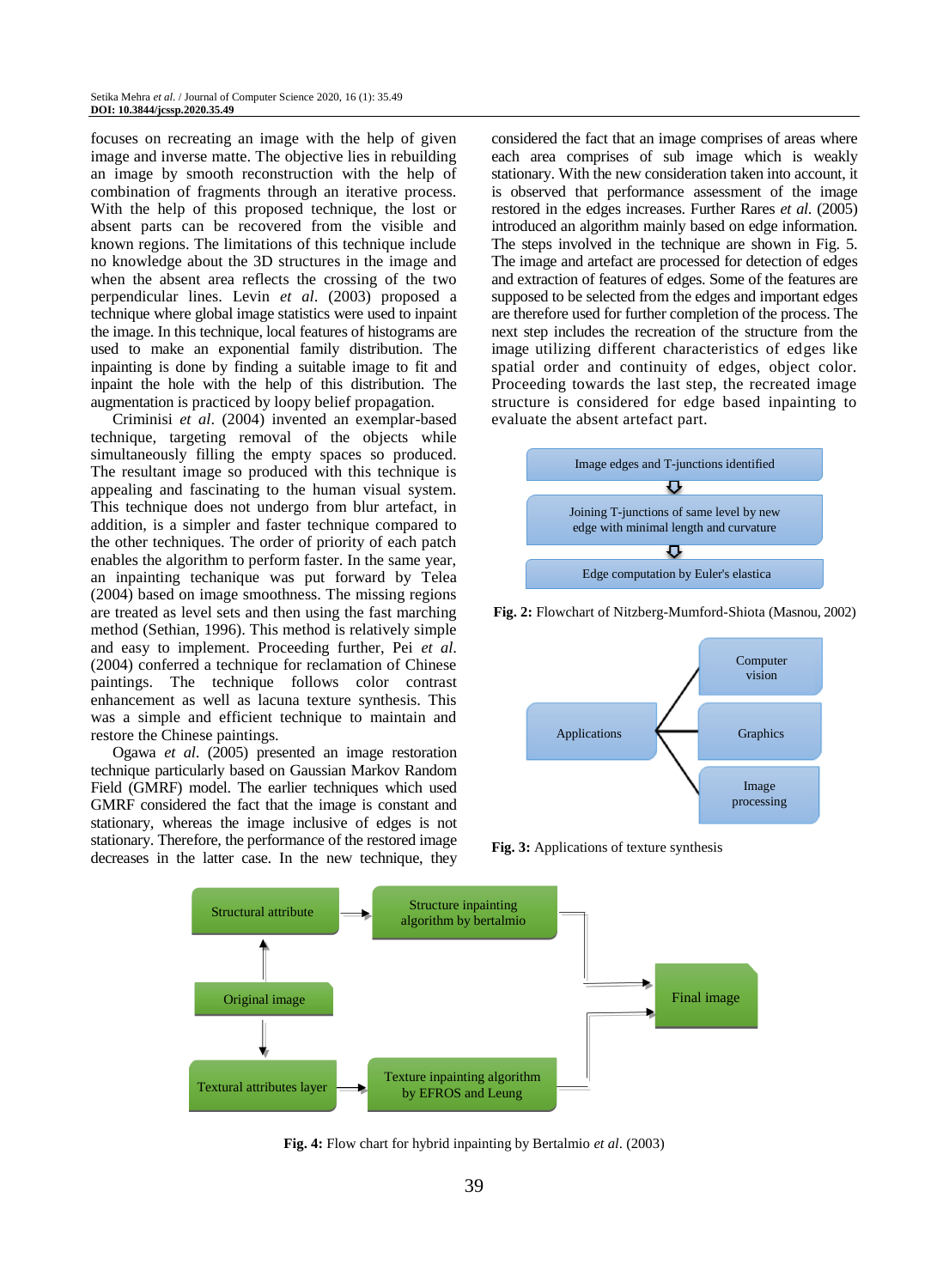Elad *et al*. (2005) presented an image inpainting technique which aims at concurrently performing together cartoon as well as texture image inpainting. This is done via Morphological Component Analysis (MCA). The technique also included sparse representations, moreover image with additive white noise and missing pixels are accepted. Cheng *et al*. (2005) concludes the priority function to increase the performance of the exemplar image inpainting techniques. With user concern, this technique is applied to various images having different properties as well.

An algorithm was put forward by Calvetti *et al*. (2006) based on bootstrapping mechanism. In this algorithm, first the incomplete input image is smoothed, followed by estimating the gradient field outside the obstructed area. The pilot image is fabricated, once the gradient field is being inpainted. The pilot image that is smoothed determines the bootstrap prior. In the algorithm, the computations are established on Bayesian explanation. Shao *et al*. (2006) presented technique based on Poisson equation. This technique decomposes the input image into images with structural properties and textural properties respectively, followed by applying Laplacian operator, structure based inpainting and at last rebuilding with Poisson equation successively. On the other hand, texture based inpainting is applied to the image with textural properties. At last the resultant from these two images are combined to form the final inpainted image. The algorithm is presented in Fig. 6.

Following up with newer techniques in the same year, Chen *et al*. (2006) invented a technique where each image taken into account is considered to be formed of different textures formulated by elemental structure. The resultant inpainted image is formed by passing from two stages. First, the input image taken is passed through the sketch model to rebuild the image structure, followed by guided by the structure. Both the structure and texture are recovered simultaneously.

Mairal *et al*. (2007) proposed an algorithm based on sparse representations. The main aim lies in enhancing the K-SVD (Aharon *et al*., 2006) algorithm by expanding the contribution made in (Elad and Aharon, 2006) for color images. The algorithm presented focuses on accurately and appropriately managing of homogeneous noise which is helpful in case of missing information such as in image inpainting. This algorithm is beneficial in the case of small size of holes that are to be filled.

Aujol *et al*. (2010) contributed towards this field of image processing. His contribution aims at imparting experimental justification that exemplar-based algorithms can reconstruct local geometric information. It also stated that, the minimization of variational models permits a global reconstruction of geometry, especially of smooth edges. Using the concept of exemplar matching, Kwok *et al*. (2010) proposed an algorithm. The algorithm aims at using the concept of fast query. The data structure used for the fast query is search array which in return is responsible for fast and productive conduct of the algorithm. This is primarily useful in estimating the patch similarities. The prime feature of this algorithm lies in reducing computational time. Xu and Sun (2010) proposed an image inpainting technique in the year 2010. This exemplar based image inpainting technique uses the theory of sparsity at the patch level. To proceed with the main aim, that is inpainting, a patch from the absent region is chosen on the basis of priority. Next, the patch chosen is inpainted with the help of exemplars. In order to inpaint the chosen patch, the techniques proposed in (Criminisi *et al*., 2004; 2003) are considered among the prime techniques. For robust patch inpainting, the technique proposed in (Wong and Orchard, 2008) is considered.







**Fig. 6:** Image inpainting based on Poisson equation (Shao *et al*., 2006)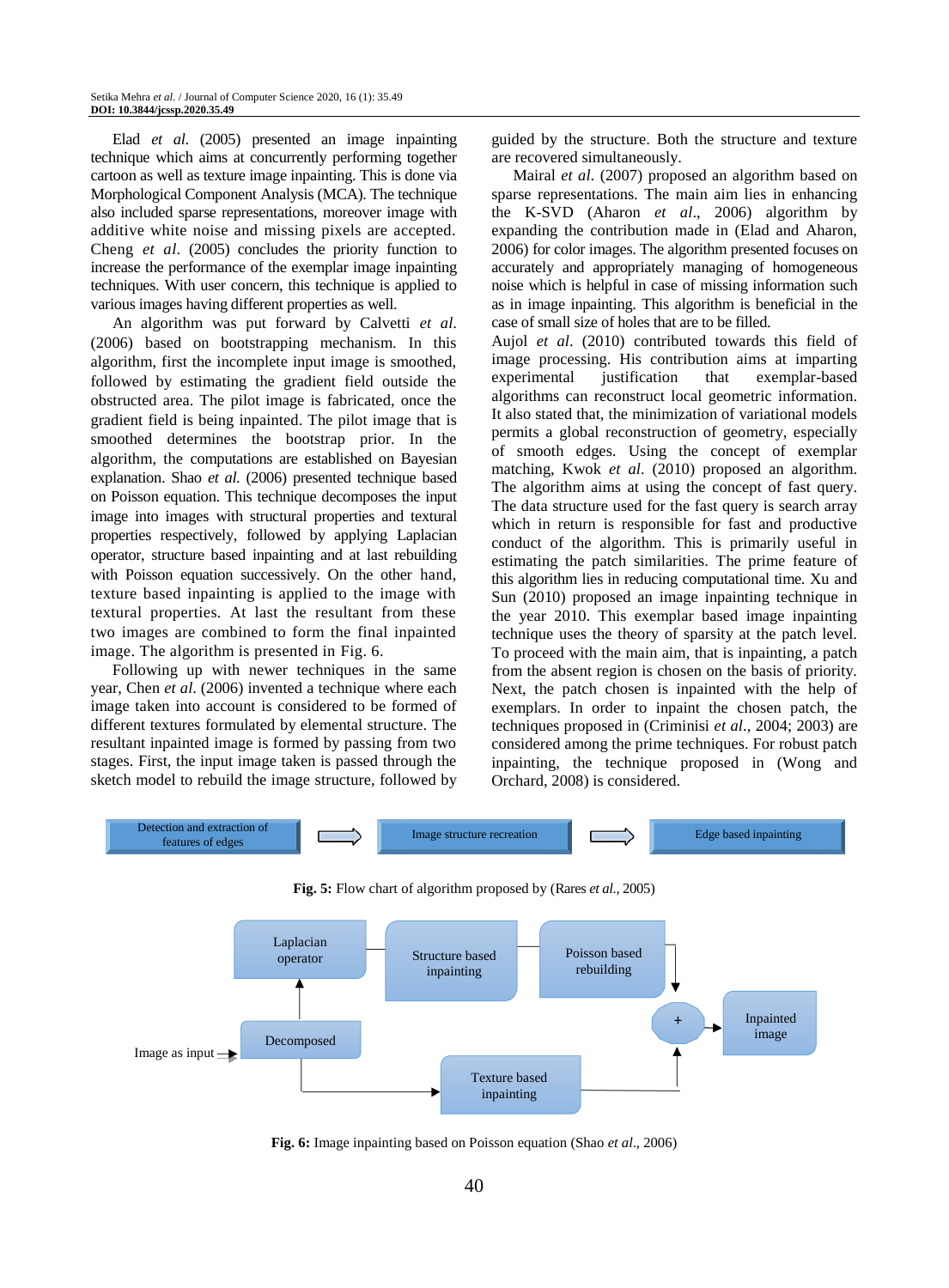The criteria of presenting an algorithm on color distribution analysis was presented by Zhang and Lin (2012). In this algorithm, a higher priority is given to structures, when it comes to distinguishing between structures and textures. It is noted that this algorithm performs better in retaining texture consistency as well as edge continuity. Moreover, visually pleasing results are obtained by using this algorithm. Le Meur and Guillemot (2012) presented an exemplar based image inpainting algorithm. Inpainting of the coarse version of the input image taken was done, resulting in minimization the computational complexity, furthermore reducing the noise sensitivity as well. In the same year, (Dong *et al*., 2012) introduced an image inpainting technique, particularly a blind image inpainting technique with the aim of recovering images where details are not present as well as cannot be perceived (Dong *et al*., 2012). The presented technique was able to eliminate random valued impulse noise, improving blurred and scratched images. Following up, in 2012, a technique was proposed by Martínez-Noriega *et al*. (2012) in which there was an improvement in filling with respect to priority, earlier presented by Criminisi *et al*. (2004). Moreover, from the candidate patches, we can conclude a better and efficient identification of the outliers. With this approach, there had been linear edge preservation and decrement in error generation.

With the advent of traditional geometric methods, it was observed that those methods bear low efficiency. Therefore, Wang *et al*. (2013) proposed a technique where an image as input is given, then decomposing the image, followed by applying the restoration process and later with Laplacian diffusion. This technique helps in progressing with PSNR as well. This technique not only works on geometric methods but also on hybrid and texture methods. A simple flow chart of the technique is given in Fig. 7.

Ogawa and Haseyama (2013) presented a technique based upon sparse representations improved concerning with perpetual metric. The technique presented uses Structural Similarity (SSIM) index for the better conduct of the image data. It includes two main steps, assessment of the sparse representation coefficients and revising of the dictionary, which is put forward in Fig. 8. The results of the proposed technique perform exceptionally well.

Guillemot *et al*. (2013) proposed an exemplar-based image inpainting technique utilizing locally linear neighbor embedding technique with low-dimensional neighborhood representation LLE-LDNR. The technique first aims at searching K nearest neighbors followed by linearly integrating with LLE-LDNR to incorporate the absent areas. K-NN search is enhanced with linear regression.

Moving towards newer techniques, Ružić and Pižurica (2014) proposed a technique based on textural descriptors. The idea behind using textual descriptors was to stimulate the speed for inspection of candidate patches. In this approach, text on histograms determined from Gabon filter is used for image inpainting as textual descriptors. A novel and improved optimization technique, established in (Ružić *et al*., 2012) is applied to MRF based inpainting. This is particularly applied to huge labels making it superior to (Komodakis and Tziritas, 2007) in terms of speed and memory consumption. In the same year, an automatic image completion technique was presented by Huang *et al*. (2014). Two algorithms have been used to implement this technique (Wexler *et al*., 2007; Barnes *et al*., 2009). This technique aims at recognizing multiple planes, followed by calculating perspective parameters, estimating their spatial support, then exploring their translational regularity and finally discovering prior probabilities.

Jin and Ye (2015) presented a technique based on Hankel structured matrix. A low rank matrix completion technique is used in order to fill the absent blocks from the patches (Signoretto *et al*., 2013; Wen *et al*., 2012). It is observed that the proposed technique by Kyong Hwan Jin performs better than the existing techniques.

With the advancement in technology and deep learning as an emerging field, Yang *et al*. (2017) presented a technique based on multi scale neural network synthesis in the year. The technique has been applied to ImageNet and Paris Streetview. The technique is basically applied to high resolution images particularly aiming at joint optimization of image content as well as texture constraints. It has been observed that the features obtained from middle layers are utilized for the incorporation of contents and textures in the images. In the same year, Ying *et al*. (2017) presented a revised and upgraded image inpainting algorithm especially on the images with large texture information. The technique used watershed image segmentation together with curvature features of isophotes which shows the specifics of texture information. The proposed algorithm has higher PSNR value reflecting the improved image inpainting. In the same year as well, a semantic image inpainting technique was proposed by Yeh *et al*. (2017), which basically deals with the available information present. In this technique, a deep generative model is in such a way trained that it finds the encoding of the distorted image nearest to the latent space of the image. It is observed that this technique performs at par with the other techniques.

The intrusion of unwanted structures in the inpainted images due to inconsistency with surroundings led to the invention of technique by Yu *et al*. (2018). The technique has been applied to various datasets like Places2 (Zhou *et al*., 2017), CelebA faces (Liu *et al*., 2015), CelebA-HQ faces (Karras *et al*., 2017), DTD textures (Cimpoi *et al*., 2014), ImageNet (Russakovsky *et al*., 2015). This fully convolutional neural network with contextual attention layer uses the surrounding image features helped to train a model better resulting in improved predictions.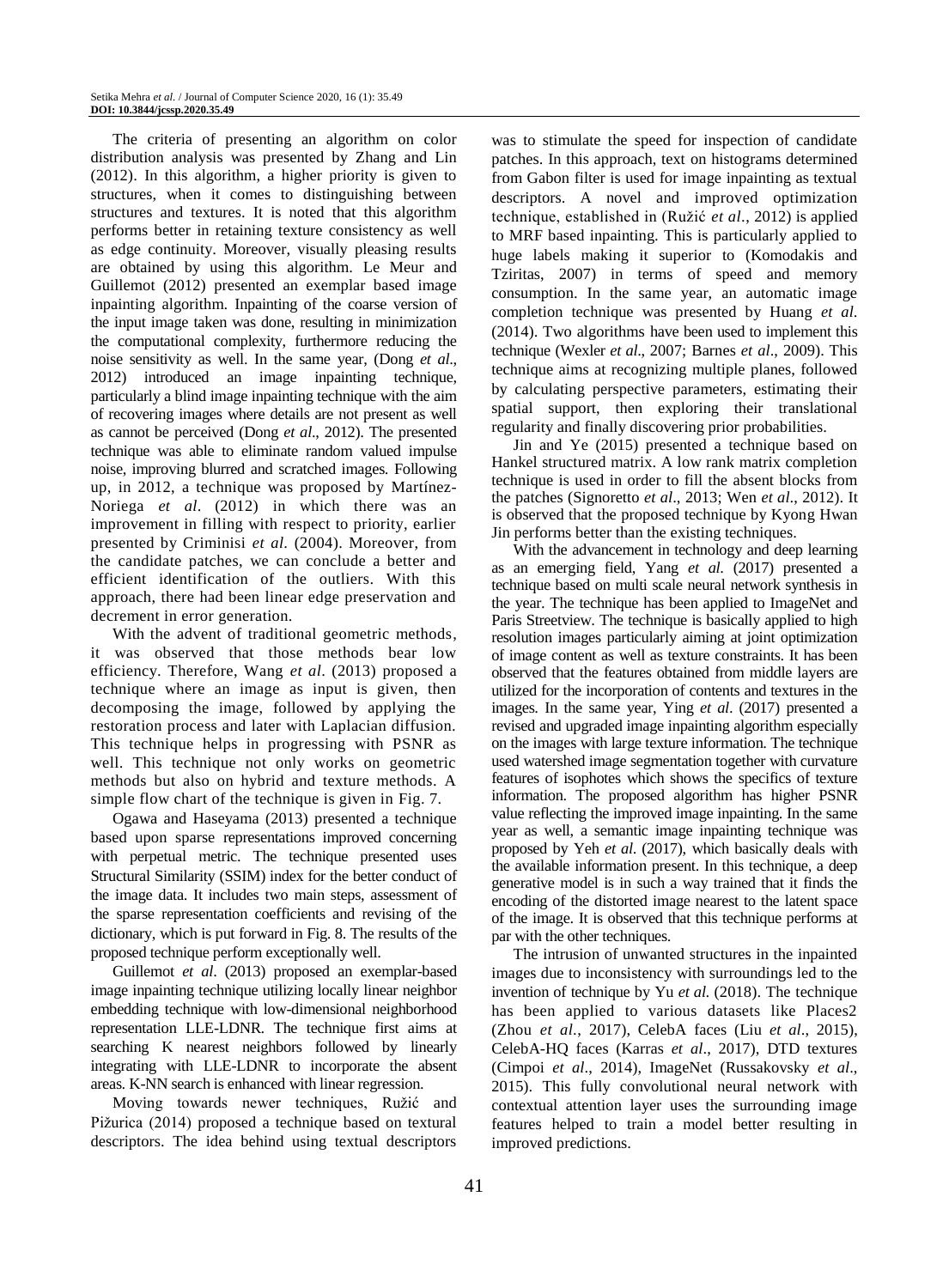

**Fig. 7:** Flow chart for proposed methodology by (Wang *et al*., 2013)



**Fig. 8:** Main procedures of the presented technique (Ogawa and Haseyama, 2013)

Since this is the era of deep learning, a better and efficient image inpainting technique is introduced by Nazeri *et al*. (2019). Edgeconnect is presented in this technique for edge generator for completion of missing regions pursued by image integration network for image completion from absent regions. These steps includes the involvement of adversarial framework (Goodfellow *et al*., 2014). It has been applied to various datasets like CelebA (Liu *et al*., 2015), Places2 (Zhou *et al*., 2017) and Paris StreetView (Doersch *et al*., 2012).

In this manuscript various state-of-the-art techniques have been presented. The above mentioned techniques demonstrate in producing good quality results. Various techniques are taken into account for interpretation. The techniques selected for assessment are representative for the division they refer to. Further developments in the sector of image inpainting lies in abolishing of a few constraints like computational cost, computational time and aiming to generate better results of the inpainted image. From 1995 to 2019, there has been drastic change in the field of image inpainting with advancement of technology from using textural inpainting to deep generative models. Here, Table. 1 shows the comparison and evaluation of various image inpainting techniques on the basis of the algorithm used along with highlighting the merits as well as demerits.

#### **Objective Metrics**

The assessment of image quality can be evaluated by subjective and objective measures. The subjective measures include a human judgment for the analysis of image quality, whereas objective measures include various statistical methods. The objective measures for image quality assessment are described below (Hore and Ziou, 2010; Tiefenbacher *et al*., 2015). It is often noticed that visual analysis is considered for the evaluation of inpainting results since there is no committed image evaluation tool (Trung *et al*., 2013). Since visual analysis holds a decent and stable approach but the below listed objective metrics can be used as well.

#### *Mean Square Error (MSE)*

It is computed by mean of the squared intensity differences of the pixels of the reference image with respect to the test image:

$$
MSE(s,t) = \frac{1}{AB} \sum_{p=1}^{A} \sum_{q=1}^{B} (s_{pq} - t_{pq})^2
$$
 (1)

where,  $A \times B$  the size of the reference and test images is, *s* is the reference image and *t* is the test image.

#### *Peak Signal to Noise Ratio (PSNR)*

It evaluates the variation among the individual pixel values. If the reference image and inpainted image are alike, PSNR is high, whereas if the reference image and inpainted differs, then the PSNR value is low. Therefore, it is recommended to have positive correlation with the quality scores. It is responsible for measuring the differences among individual pixel values. It is observed that if MSE approaches zero, then the value of PSNR approaches infinity, showing that higher PSNR value depicts better quality of the image:

$$
PSNR = 10 \left( \frac{\log_{10} (255)^2}{MSE(s,t)} \right) \tag{2}
$$

#### *Structural Similarity Index Measure (SSIM)*

It is an approach to measure the similarity among the two images:

$$
SSIM = d(s,t) \times e(s,t) \times f(s,t)
$$
\n(3)

Where:

$$
d(s,t) = (2\mu_s\mu_t + C_1) / (\mu_s^2 + \mu_t^2 + C_1)
$$
 (4)

$$
e(s,t) = 2\sigma_s \sigma_t + C_2 / \sigma_s^2 + \sigma_t^2 + C_2
$$
 (5)

$$
f(s,t) = \left(\mu_{st}^2 + C_3\right) / \left(\sigma_s \sigma_t + C_3\right) \tag{6}
$$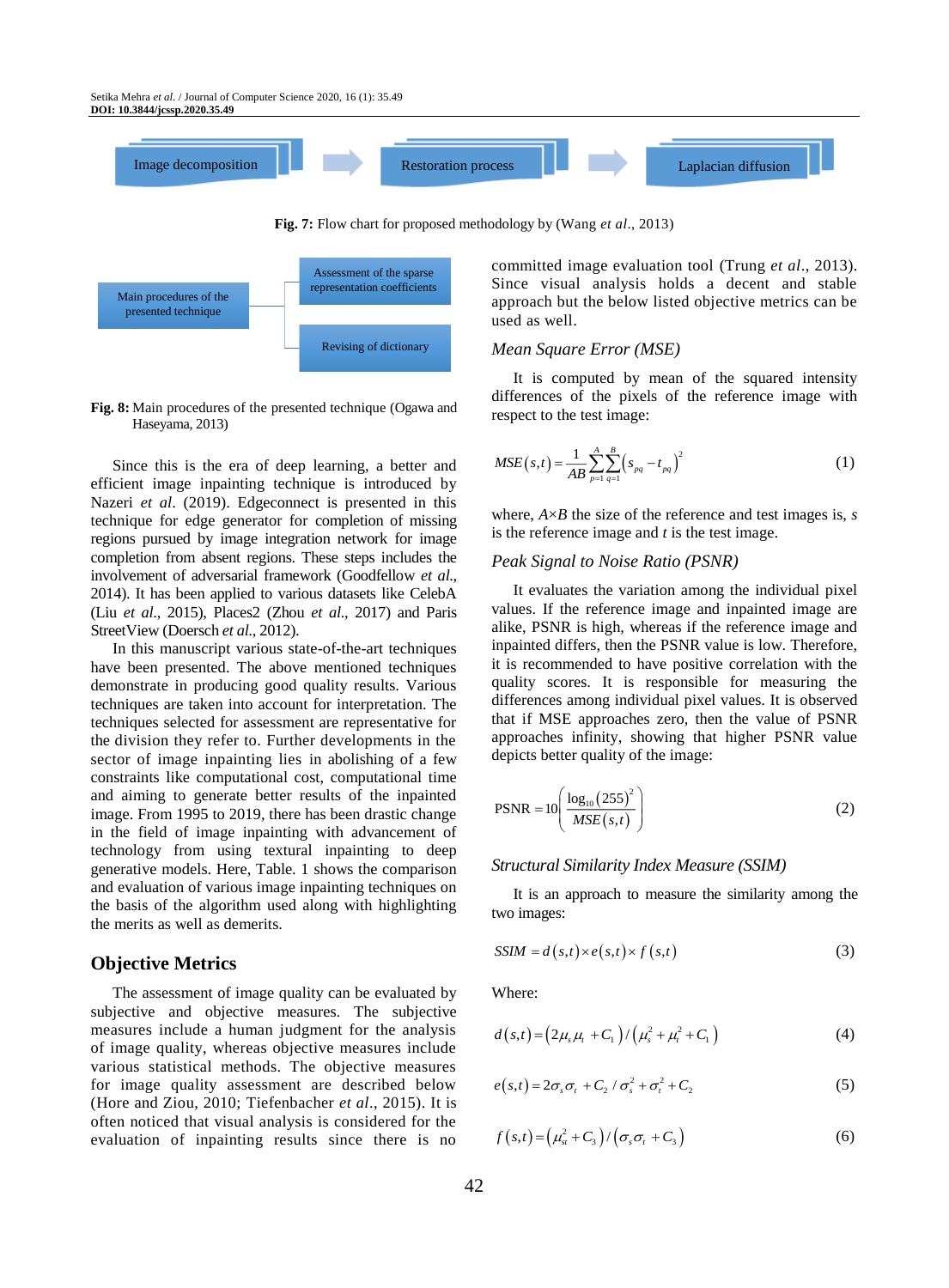#### And *C*1, *C*2, *C*<sup>3</sup> are positive constants

Here, Equation (4) reflects luminance comparison which computes the adjacency of mean luminance  $(\mu_s)$ and  $\mu_t$ ) of two images, Equation (5) reflects contrast comparison which estimates the adjacency of contrast of two respective images which is calculated by standard deviation  $\sigma_s$ ,  $\sigma_t$ , Equation (6) reflects structure comparison which evaluates the correlation coefficient between the two images *s* and *t* and  $\sigma_s \sigma_t$  is the covariance between *s* and *t*.

There are no specific rules laid on choosing the PSNR or SSIM values when there is need of image evaluation. It is observed that PSNR is affected by Gaussian noise while the converse is for jpeg compression while both of them have moderately similar sensitivity to Gaussian blur as well as jpeg2000 compression (Hore and Ziou, 2010).

#### *Applications*

The basic idea of image inpainting lies in the restoration of the absent or missing parts of an image. The capability of image inpainting is confronted with various applications. The main objective of image inpainting is to develop visually pleasing results. Some of the important applications are mentioned below.

#### *Loss Concealment*

Image as well as video transmission undergo packet losses resulting in loss of information. This loss of information is depicted in the form of absent parts in the decoded image. Therefore, there is a need to recover the information that is lost via transmission. Subsequently, after decoding the image, the absent regions are recovered with the help of loss concealment. In view of practical implementations, loss concealment is conducted by means of accurately received earlier frames or adopting simple spatiotemporal interpolation. Taking into account the complexity issue, if image inpainting is done in realtime, then it will be very useful in yielding better results with hybrid methods integrating diffusion and exemplar-based techniques or patch-based methods utilizing exemplars or sparse priors. Figure 9 illustrates the application of image inpainting in case of loss concealment.

#### *Object Removal*

Proceeding further, application of image inpainting includes object removal. This refers to the removal of the object in order to clearly picture the information. Here, the object is removed, resulting in the formation of a hole. The hole is to be filled with the correct depiction of the information. Various methods have been discovered to recover the hole produced. It is noticed that exemplarbased techniques perform outstandingly well with impressive results compared to other techniques. Figure 10 illustrates the application of image inpainting for object removal with different methods.

#### *Image Restoration*

Progressing ahead towards other applications, image restoration stands among one of the most foremost application. Image restoration deals with recovering the real image from the degradations that the image went through. To deal with image degradation, the initial step lies in perceptive knowledge of the applications. It can be the restoration of ancient paintings (Pei *et al*., 2004), endoscopic images (Arnold *et al*., 2010) or fingerprint restoration (Bornemann and März, 2007). Since, in the case of restoration, the absent region is not too large. Therefore, local diffusion and patch-based or global methods provide a competent outcome. Figure 11 illustrates the application of image inpainting for image restoration.



**Fig. 9:** Depiction of loss concealment. The lost regions in (a) are recovered in (b) (Guillemot and Meur, 2013)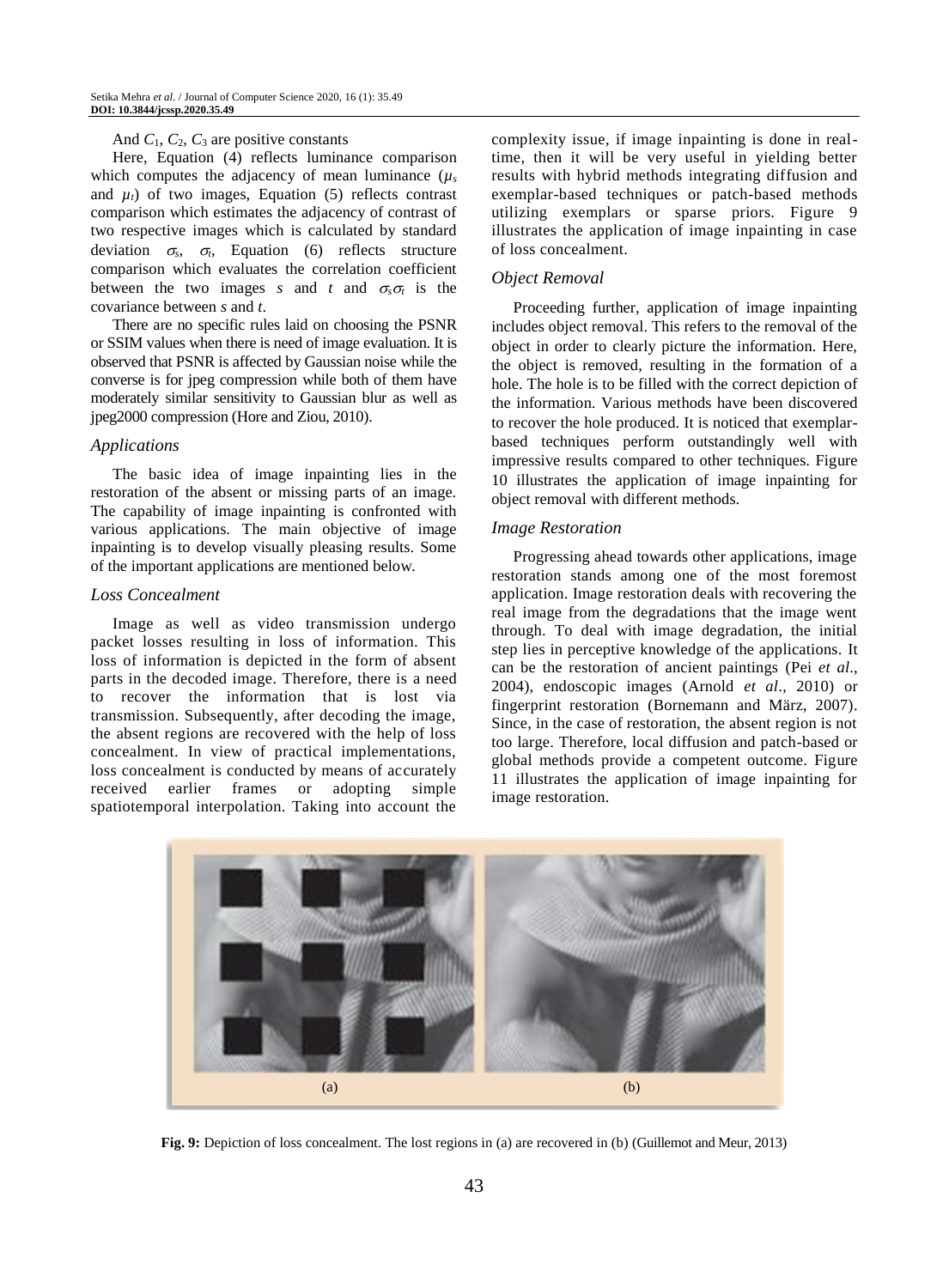

**Fig. 10:** Implementation of object removal with; (a) Mask and inpainting outcomes with techniques from different categories; (b) Anisotropic diffusion; (c) Exemplar based with LLE (locally linear embedding); (d) Patch sparse representation; (e) Hybrid with one global energy minimization; (f) Patch offsets (Guillemot and Meur, 2013)



**Fig. 11:** Degraded image; (a) restored in; (b) (Le, 2016)



**Fig. 12:** (a) The familiar reference view estimated into virtual view points; (b) Projection and estimation of the reference view on a virtual viewpoint; (c) Inpainting result (Guillemot and Meur, 2013)

#### *Disocclusion*

There is a necessity of inpainting algorithms in 3DTV rendering on stereoscopic or autostereoscopic displays, moreover in the framework for free-viewpoint interpretation of a 3-D scene. To help the user operate in the 3D scene, virtual views are fabricated with IBR algorithms that use the actual images, various camera parameters and depth maps. It may be noted that at the time of the projection process, some sections of the 3D scene are not visible in the actual image due to obstruction by foreground objects whereas they are visible in virtual

view. While synthesis of a virtual view, these sections become disoccluded. This results in pixels with unknown color. These pixels are thus required to be evaluated using inpainting techniques. Figure 12 illustrates the application of image inpainting for disocclusion.

## **Discussion**

With the advancement in research and technology, image inpainting maintained the position of one of the prevailing topics in the past few decades. The applicability of image inpainting can be viewed from the aspect of image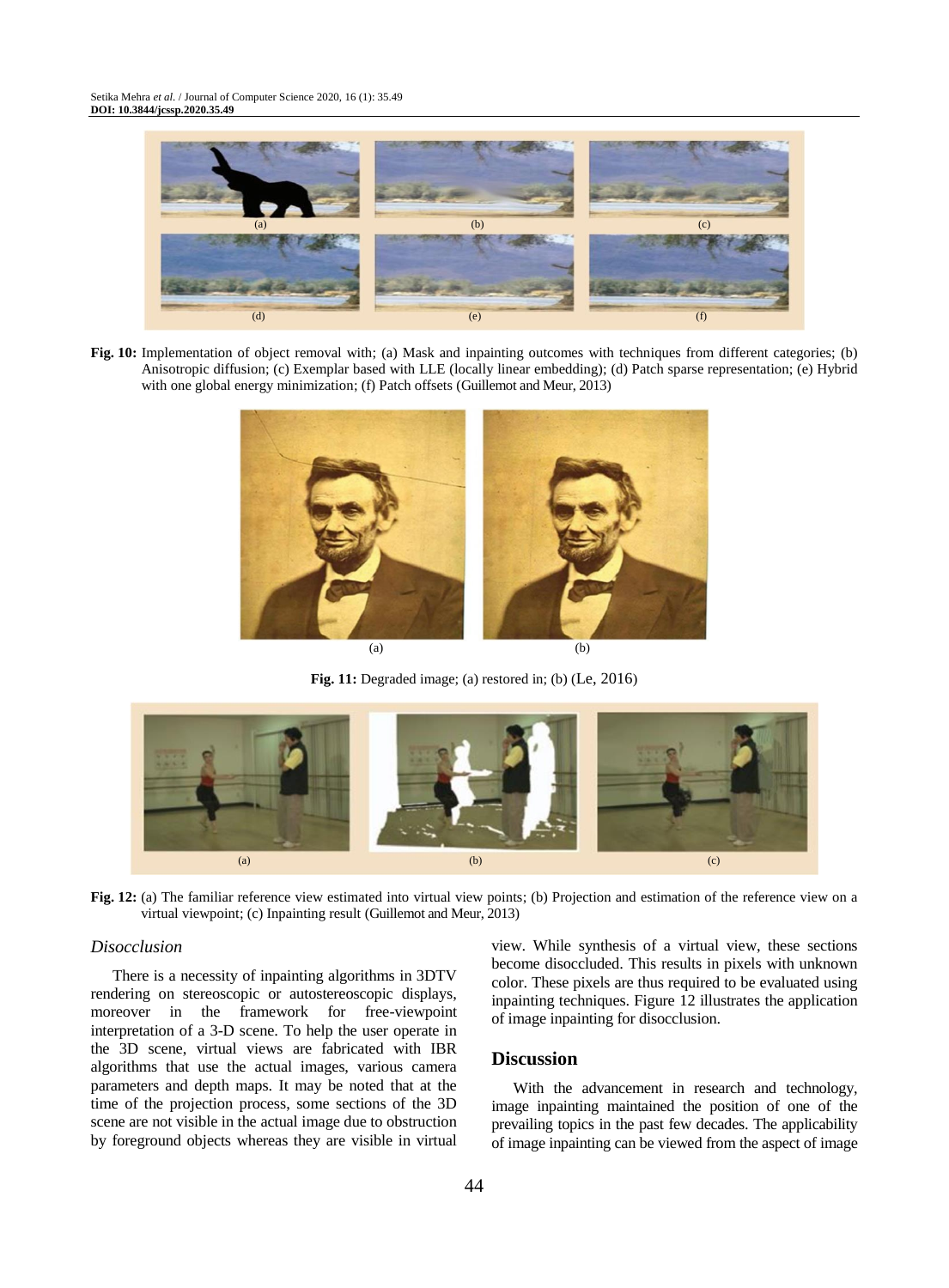restoration, loss concealment, object removal and disocclusion. The algorithm to choose for image inpainting depends on the context of application. However, the techniques failed at producing desirable results in case of video inpainting. Tracking objects that are in motion in video remains a challenging task. The above-mentioned table presents the various image inpainting techniques along with their merits and demerits. It is noticed from most of the above-mentioned techniques that quality and time are proportionate to each other. From the research and investigation, it is observed that with the increase in quality there is a maximization of the computational time and with the reduction in computational time, there is a decrement in quality of the image (Mahajan and Bhanodia, 2014). Moreover, the computational cost is another major problem in developing an efficient algorithm for image inpainting.

The techniques mainly used for real time environment have also been discussed. Among the above mentioned algorithms, some of them are particularly designed for small regions whereas if applied to large absent regions they can introduce blurring effects, thus reducing the quality of the image. There are techniques that can reconstruct large absent areas without the addition of blurring artifacts, but computational complexity is increased manifold. There are also techniques which are scrutinized on the basis of PSNR values. It is expected from an algorithm that it should reproduce texture while maintaining the structure of the nearby areas of the inpainted area. Consequently, an algorithm maintaining textural and structural information in the inpainted image is considered to produce desirable and visually pleasing results. Furthermore, computational cost and computational time should be minimal in the development of an efficient image inpainting technique.

There have been many techniques that became prominent with regards to their advantages and usage. Even though many techniques and algorithms have been presented, but each technique has its own drawbacks. Therefore, specifying and selecting a single technique for image inpainting yielding better results is nearly impossible until now. Here, we have concluded and discussed various image inpainting techniques. Inspecting the techniques with respect to performance, it is perceived that, algorithms based on Partial Differential Equation (PDE) function well on preserving structural details whereas lacking behind on inpainting of large absent regions by introducing blurring artifacts. The inpainting algorithms based on texture synthesis has the edge over other techniques since it does not produce artifacts or blurs but fall short on applying to curved structures as well as on thick scratched areas. The hybrid image inpainting techniques retain the structural as well as textural details and restoring smoothness but unable to operate well by introducing blocky effect if the patch size is incorrect and the absent area is too large. The exemplarbased texture synthesis gives remarkable results by

preserving the structural in addition to textural information as well whereas gives undesirable results if the distorted regions are expanded towards most of the image. The convolution-based image inpainting algorithms produce magnificent results without introducing blurring effects, but in some cases if the distorted area is greater than ten pixels, blurring is introduced in the image (Patel *et al*., 2015). It is noticed that the calculative complexity increases for the algorithms with a large number of matrix inversions.

The capability of choosing the correct parameters that yield the optimum PSNR values and therefore, presenting the inpainted image with relevant and significant details should be considered. Thus, relevant parameters should be chosen for producing convincing results. The quality analysis and evaluation of the inpainted image is a pivotal and crucial problem. The inpainted image visual quality should be superior when the subjective analysis is taken into account for image quality assessment. Since there are no reliable quantitative metrics, therefore, subjective analysis is considered while evaluating the performance of inpainted image. Thus, subjective analysis is taken into account for estimating that the inpainted image is visually pleasing. Further development in image inpainting techniques in future will primarily focus on optimizing and reducing the above mentioned problems, thus innovating a technique with visually pleasing results and betterment of a technique regarding the computational time taken by the image inpainting algorithm.

## **Conclusion**

In this paper, we conferred a comprehensive review of various image inpainting techniques with an extensive survey on accentuating advantages and disadvantages for each of the technique presented. In order to evaluate various techniques from the perspective of structural and textural characteristics, it should be noted out that the inpainted image retaining both structural and textural characteristics is considered to be visually pleasing. The hidden regions in the image can be recovered, demonstrating the effectiveness of image inpainting techniques. It is expedient to note that the context of an application is put into consideration for determining the use of a particular technique. With the advancement in technology in the field of image inpainting has made it very useful in various aspects. With the development and evolution of plethora of techniques in the domain of image inpainting, the concern lies in specifying a particular technique as the relevant one. It is worth noticing that the combination of structural and textural image inpainting techniques perform better, but at the cost of increased complexity. The primary focus of all the techniques lies in developing a better image inpainting technique with improved efficiency with respect to the time taken and computational cost. The technique should perfectly retain the edge structure and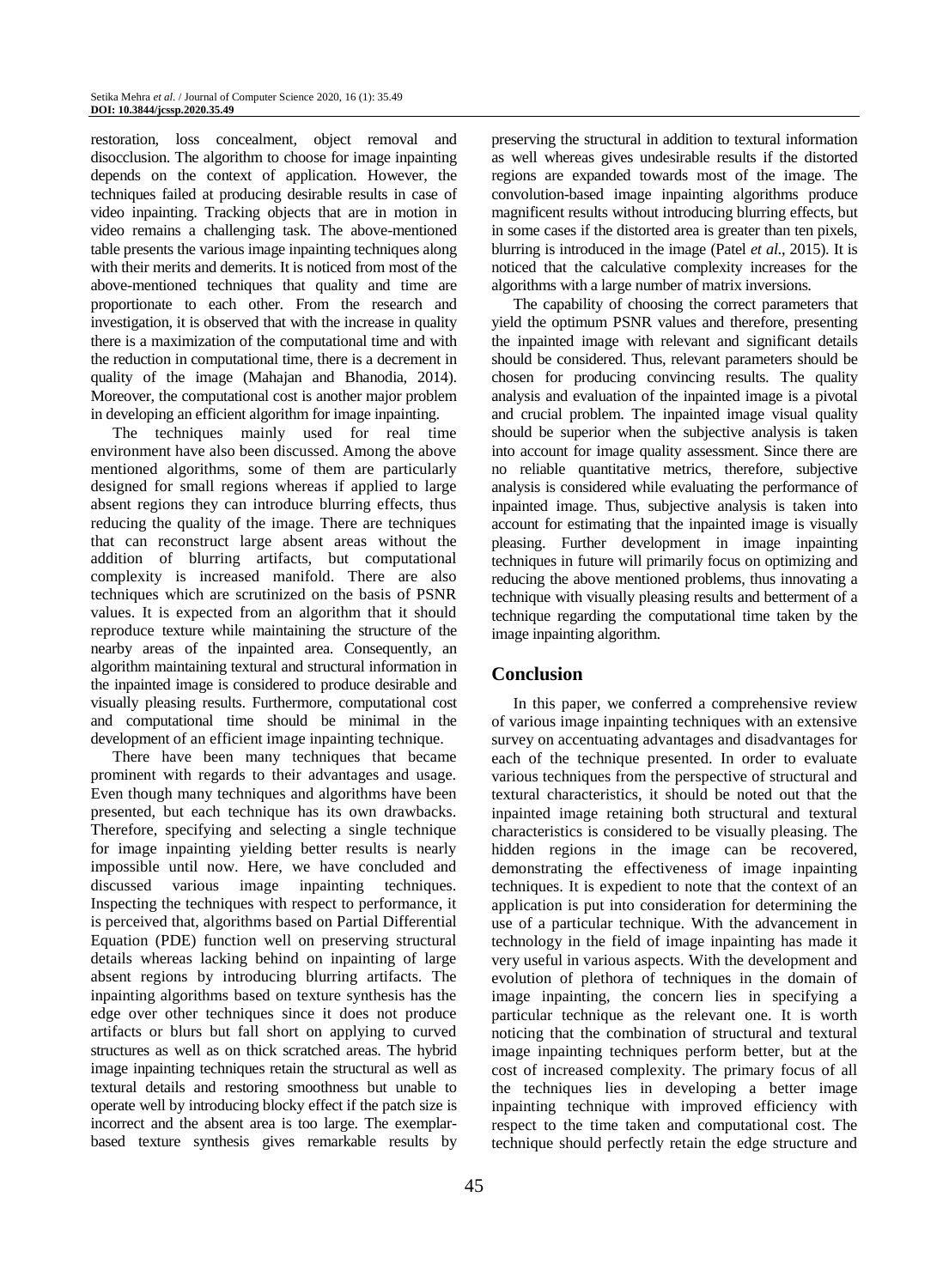texture uniformity, besides visually pleasing to human perception. The inclination lies in developing an image inpainting technique in which the human brain recognizes no artificially generated variation. Few techniques tend to work slower due to involvement of calculations. There is a dire need of developing an image inpainting technique which deals with high resolution images with significantly low computational time. Furthermore, image inpainting techniques for remote sensing images should be emerged, thus producing desirable results. Various experiments have been carried out to extend image inpainting techniques from 2D to 3D with visually pleasing results. The concern also lies in inpainting of high resolution images with the aim of producing better results in less time. Moreover, there should be an extension of image inpainting techniques to the field of video inpainting as well. Another exploration of this technique lies in researching from still images to sequence of images which comes under the category of video processing. Therefore, video inpainting can also be one of the prevailing topics in future. Video processing may initiate new aspects into the problem but it also initiates new details with meaningful consequences. Equalizing and maintaining the equilibrium of quality and time is another major crucial problem, also to consider accuracy one of the central aspects of image inpainting. Researchers are thriving in originating advance techniques. The future research will pay attention to developing techniques with the objective of less addition of artifacts, thus emerging a perceptually optimized technique by handling both simple and complex structures simultaneously.

## **Acknowledgement**

The authors express sincere gratitude to Editor in chief and staff for providing this opportunity to draft this extensive review article in the field of image inpainting. Moreover, special thanks to the reviewers for their insightful reviews.

## **Author's Contributions**

All the authors have equally contributed for development and proof reading this manuscript.

#### **Ethics**

Keeping in view of the standard ethical practices, the authors read, agreed and approved to publish the presented manuscript addressing it as original with unpublished material.

### **References**

Aharon, M., M. Elad and A. Bruckstein, 2006. K-SVD: An algorithm for designing overcomplete dictionaries for sparse representation. IEEE Trans. Signal Process., 54: 4311-4322. DOI: 10.1109/TSP.2006.881199

- Amasidha, K.S., A.S. Awati, S.P. Deshpande and M.R. Patil, 2016. Digital image inpainting: A Review. Int. Res. J. Eng. Technol.
- Arias, P., G. Facciolo, V. Caselles and G. Sapiro, 2011. A variational framework for exemplar-based image inpainting. Int. J. Comput. Vis., 93: 319-347. DOI: 10.1007/s11263-010-0418-7
- Arnold, M., A. Ghosh, S. Ameling and G. Lacey, 2010. Automatic segmentation and inpainting of specular highlights for endoscopic imaging. EURASIP J. Image Video Process.
- Aujol, J.F., S. Ladjal and S. Masnou, 2010. Exemplarbased inpainting from a variational point of view. SIAM J. Math. Anal., 42: 1246-1285. DOI: 10.1137/080743883
- Ballester, C., M. Bertalmio, V. Caselles, G. Sapiro and J. Verdera, 2000. Filling-in by joint interpolation of vector fields and gray levels. IEEE Trans. Image Process., 10: 1200-1211. DOI: 10.1109/83.935036
- Barnes, C., E. Shechtman, A. Finkelstein and D.B. Goldman, 2009. PatchMatch: A randomized correspondence algorithm for structural image editing. ACM Trans. Graph., 28: 24-24. DOI: 10.1145/1531326.1531330
- Bertalmio, M., G. Sapiro, V. Caselles and C. Ballester, 2000. Image inpainting. Proceedings of the 27th Annual Conference on Computer Graphics and Interactive Techniques, (GIT' 00), ACM, New York, USA, pp: 417-424. DOI: 10.1145/344779.344972
- Bertalmio, M., L. Vese, G. Sapiro and S. Osher, 2003. Simultaneous structure and texture image inpainting. IEEE Trans. Image Process., 12: 882-889. DOI: 10.1109/TIP.2003.815261
- Bornemann, F. and T. März, 2007. Fast image inpainting based on coherence transport. J. Math. Imag. Vis., 28: 259-278. DOI: 10.1007/s10851-007-0017-6
- Calvetti, D., F. Sgallari and E. Somersalo, 2006. Image inpainting with structural bootstrap priors. Image Vis. Comput., 24: 782-793. DOI: 10.1016/j.imavis.2006.01.015
- Chen, Y., Q. Luan, H. Li and O. Au, 2006. Sketch-guided texture-based image inpainting. Proceedings of the International Conference on Image Processing, Oct. 8-11, IEEE Xplore Press, Atlanta, GA, USA, pp: 1997-2000. DOI: 10.1109/ICIP.2006.312890
- Cheng, W.H., C.W. Hsieh, S.K. Lin, C.W. Wang and J.L. Wu, 2005. Robust algorithm for exemplar-based image inpainting. Proceedings of the International Conference on Computer Graphics, Imaging and Visualization, (GIT' 05), pp: 64-69.
- Cimpoi, M., S. Maji, I. Kokkinos, S. Mohamed and A. Vedaldi, 2014. Describing textures in the wild. Proceedings of the IEEE Conference on Computer Vision and Pattern Recognition, Jun. 23-28, IEEE Xplore Press, Columbus, OH, USA, pp: 3606-3613. DOI: 10.1109/CVPR.2014.461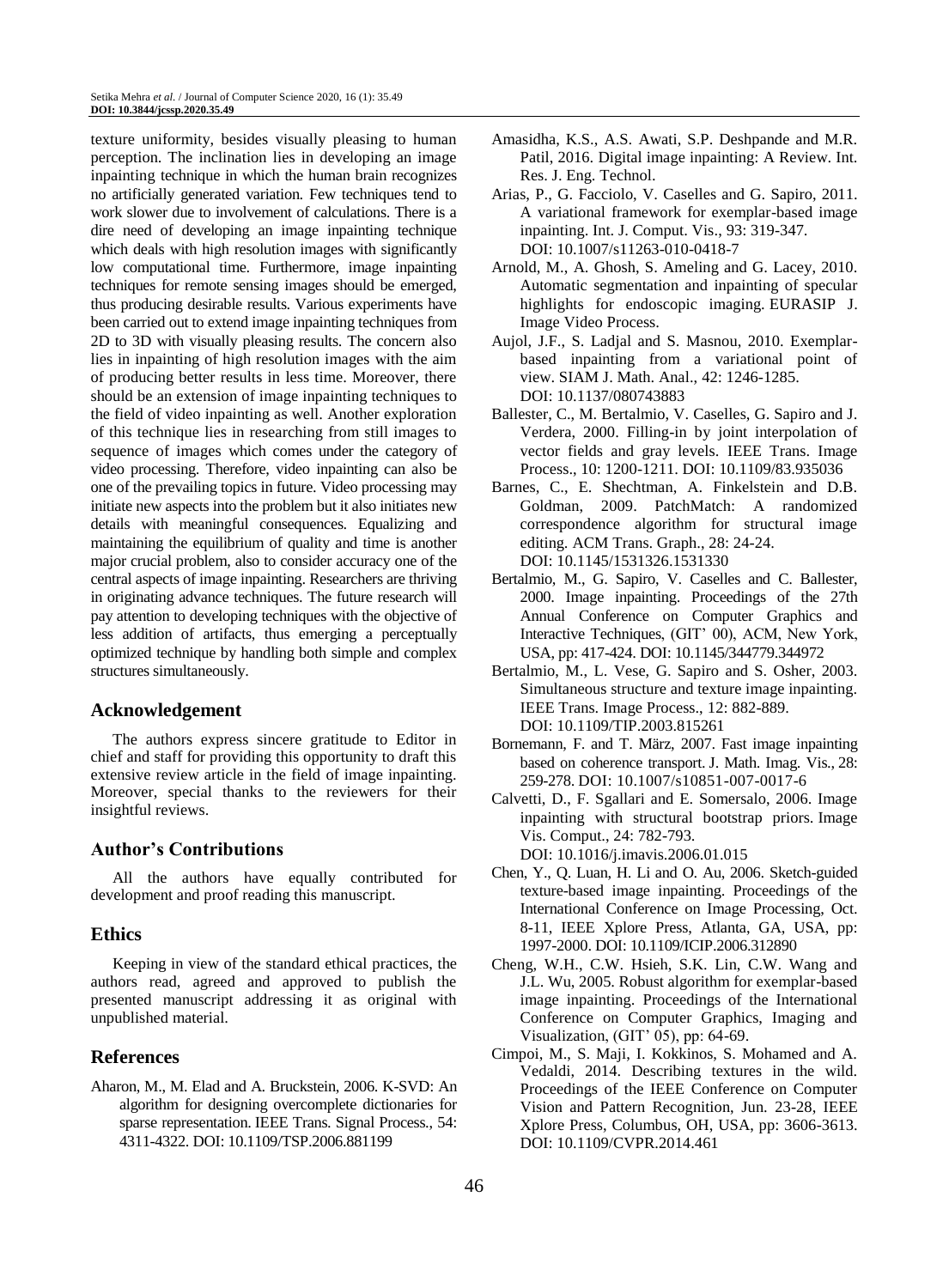- Criminisi, A., P. Perez and K. Toyama, 2003. Object removal by exemplar-based inpainting. Proceedings of the IEEE Computer Society Conference on Computer Vision and Pattern Recognition, (VPR' 03), pp: 2-2.
- Criminisi, A., P. Pérez and K. Toyama, 2004. Region filling and object removal by exemplar-based image inpainting. IEEE Trans. Image Process., 13: 1200-1212. DOI: 10.1109/TIP.2004.833105
- De Bonet, J.S., 1997. Multiresolution sampling procedure for analysis and synthesis of texture images. Proceedings of the 24th Annual Conference on Computer Graphics and Interactive Techniques, Aug. 03-08, ACM, New York, USA, pp: 361-368. DOI: 10.1145/258734.258882
- Doersch, C., S. Singh, A. Gupta, J. Sivic and A. Efros, 2012. What makes Paris look like Paris? ACM Trans. Graph.
- Dong, B., H. Ji, J. Li, Z. Shen and Y. Xu, 2012. Wavelet frame based blind image inpainting. Applied Computat. Harmonic Anal., 32: 268-279. DOI: 10.1016/j.acha.2011.06.001
- Drori, I., D. Cohen-Or and H. Yeshurun, 2003. Fragmentbased image completion. ACM Trans. Graph, 22: 303-312. DOI: 10.1145/882262.882267
- Efros, A.A. and T.K. Leung, 1999. Texture synthesis by non-parametric sampling. Proceedings of the 7th IEEE International Conference on Computer Vision, Sept. 20-27, IEEE Xplore Press, Kerkyra, Greece, pp: 1033-1038. DOI: 10.1109/ICCV.1999.790383
- Elad, M. and M. Aharon, 2006. Image denoising via learned dictionaries and sparse representation. Proceedings of the IEEE Computer Society Conference on Computer Vision and Pattern Recognition, (VPR' 06), pp: 895-900.
- Elad, M., J.L. Starck, P. Querre and D.L. Donoho, 2005. Simultaneous cartoon and texture image inpainting using Morphological Component Analysis (MCA). Applied Computat. Harmonic Anal., 19: 340-358. DOI: 10.1016/j.acha.2005.03.005
- Goodfellow, I., J. Pouget-Abadie, M. Mirza, B. Xu and D. Warde-Farley *et al*., 2014. Generative adversarial nets. Adv. Neural Inform. Process. Syst.
- Guillemot, C. and O.L. Meur, 2013. Image inpainting: Overview and recent advances. IEEE Signal Proc. Magazine, 31: 127-144. DOI: 10.1109/MSP.2013.2273004

Guillemot, C., M. Turkan, O.L. Meur and M. Ebdelli, 2013. Image inpainting using LLE-LDNR and linear subspace mappings. Proceedings of the IEEE International Conference on Acoustics, Speech and Signal Processing, May 26-31, IEEE Xplore Press, Vancouver, BC, Canada, pp: 1558-1562. DOI: 10.1109/ICASSP.2013.6637913

- Heeger, D.J. and J.R. Bergen, 1995. Pyramid-based texture analysis/synthesis. Proceedings of the 22nd Annual Conference on Computer Graphics and Interactive Techniques, (GIT' 95), ACM, New York, USA, pp: 229-238. DOI: 10.1145/218380.218446
- Hore, A. and D. Ziou, 2010. Image quality metrics: PSNR Vs. SSIM. Proceedings of the 20th International Conference on Pattern Recognition, Aug. 23-26, IEEE Xplore Press, Istanbul, Turkey, pp: 2366-2369. DOI: 10.1109/ICPR.2010.579
- Huang, J.B., S.B. Kang, N. Ahuja and J. Kopf, 2014. Image completion using planar structure guidance. ACM Trans. Graph, 33: 129-129. DOI: 10.1145/2601097.2601205
- Igehy, H. and L. Pereira, 1997. Image replacement through texture synthesis. Proceedings of the International Conference on Image Processing, Oct. 26-29, IEEE Xplore Press, Santa Barbara, CA, USA, pp: 186-189. DOI: 10.1109/ICIP.1997.632049
- Jin, K.H. and J.C. Ye, 2015. Annihilating filter-based low-rank Hankel matrix approach for image inpainting. IEEE Trans. Image Process., 24: 3498- 3511. DOI: 10.1109/TIP.2015.2446943
- Karras, T., T. Aila, S. Laine and J. Lehtinen, 2017. Progressive growing of gans for improved quality, stability and variation.
- Komodakis, N. and G. Tziritas, 2007. Image completion using efficient belief propagation via priority scheduling and dynamic pruning. IEEE Trans. Image Process., 16: 2649-2661. DOI: 10.1109/TIP.2007.906269
- Kwok, T.H., H. Sheung and C.C.L. Wang, 2010. Fast query for exemplar-based image completion. IEEE Trans. Image Process., 19: 3106-3115. DOI: 10.1109/TIP.2010.2052270
- Lakshmanan, V. and R. Gomathi, 2017. A survey on image completion techniques in remote sensing images. Proceedings of the 4th International Conference on Signal Processing, Communication and Networking, Mar. 16-18, IEEE Xplore Press, Chennai, India, pp: 1-6. DOI: 10.1109/ICSCN.2017.8085669
- Le, K., 2016. Image processing: Region filling and object removal.
- Le, M.O. and C. Guillemot, 2012. Super-resolutionbased inpainting. Proceedings of the European Conference on Computer Vision, (CCV' 12), pp: 554-567. DOI: 10.1007/978-3-642-33783-3\_40
- Levin, A., A. Zomet and Y. Weiss, 2003. Learning how to inpaint from global image statistics. Proceedings of the 9th IEEE International Conference on Computer Vision, Oct. 13-16, IEEE Xplore Press, Nice, France, p: 305-305. DOI: 10.1109/ICCV.2003.1238360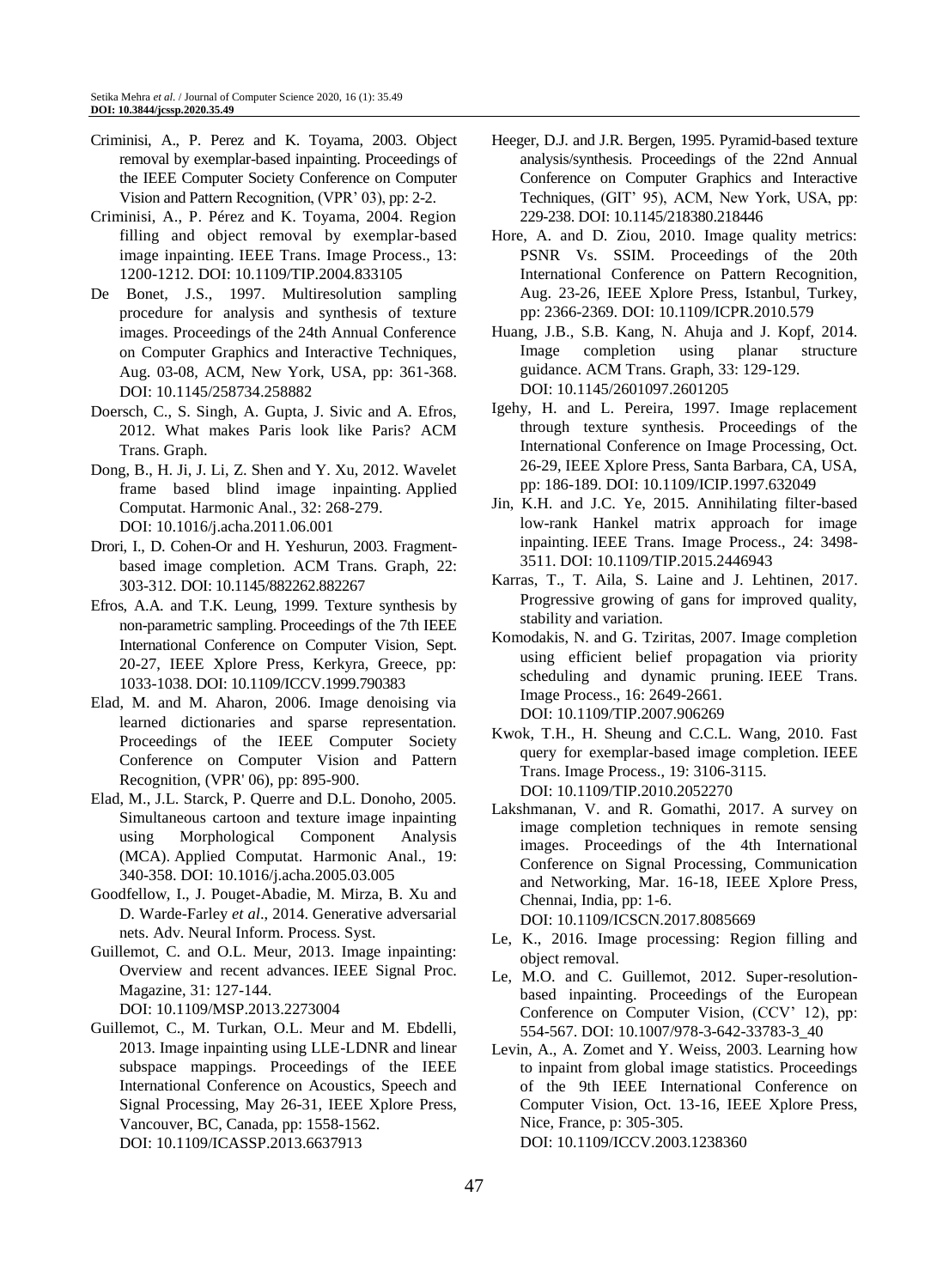- Liu, Z., P. Luo, X. Wang and X. Tang, 2015. Deep learning face attributes in the wild. Proceedings of the International Conference on Computer Vision, Dec. 7-13, IEEE Xplore Press, Santiago, Chile. DOI: 10.1109/ICCV.2015.425
- Mahajan, M. and P. Bhanodia, 2014. Image inpainting techniques for removal of object. Proceedings of the International Conference on Information Communication and Embedded Systems, Feb. 27-28, IEEE Xplore Press, Chennai, India, pp: 1-4. DOI: 10.1109/ICICES.2014.7034008
- Mairal, J., M. Elad and G. Sapiro, 2007. Sparse representation for color image restoration. IEEE Trans. Image Process., 17: 53-69. DOI: 10.1109/TIP.2007.911828
- Martínez-Noriega, R., A. Roumy and G. Blanchard, 2012. Exemplar-based image inpainting: Fast priority and coherent nearest neighbor search. Proceedings of the IEEE International Workshop on Machine Learning for Signal Processing, Sept. 23-26, IEEE Xplore Press, Santander, Spain, pp: 1-6. DOI: 10.1109/MLSP.2012.6349810
- Masnou, S., 2002. Disocclusion: A variational approach using level lines. IEEE Trans. Image Process., 11: 68-76. DOI: 10.1109/83.982815
- Nazeri, K., E. Ng, T. Joseph, F. Qureshi and M. Ebrahimi, 2019. Edgeconnect: Generative image inpainting with adversarial edge learning.
- Ogawa, T. and M. Haseyama, 2013. Image inpainting based on sparse representations with a perceptual metric. EURASIP J. Adv. Signal Process.
- Ogawa, T., M. Haseyama and H. Kitajima, 2005. Restoration method of missing areas in still images using GMRF model. Proceedings of the IEEE International Symposium on Circuits and Systems, May 23-26, IEEE Xplore Press, Kobe, Japan, pp: 4931-4934. DOI: 10.1109/ISCAS.2005.1465739
- Patel, K.R., L. Jain and A.G. Patel, 2015. Image inpainting-a review of the underlying different algorithms and comparative study of the inpainting techniques. Int. J. Comput. Applic.
- Pei, S.C., Y.C. Zeng and C.H. Chang, 2004. Virtual restoration of ancient Chinese paintings using color contrast enhancement and lacuna texture synthesis. IEEE Trans. Image Process., 13: 416-429. DOI: 10.1109/TIP.2003.821347
- Pushpalwar, R.T. and S.H. Bhandari, 2016. Image inpainting approaches-a review. Proceedings of the IEEE 6th International Conference on Advanced Computing, Feb. 27-28, IEEE Xplore Press, Bhimavaram, India, pp: 340-345. DOI: 10.1109/IACC.2016.70
- Rares, A., M.J.T. Reinders and J. Biemond, 2005. Edge-based image restoration. IEEE Trans. Image Process., 14: 1454-1468. DOI: 10.1109/TIP.2005.854466
- Russakovsky, O., J. Deng, H. Su, J. Krause and S. Satheesh *et al*., 2015. Imagenet large scale visual recognition challenge. Int. J. Comput. Vision, 115: 211-252. DOI: 10.1007/s11263-015-0816-y
- Ružić, T. and A. Pižurica, 2014. Context-aware patchbased image inpainting using Markov random field modeling. IEEE Trans. Image Process., 24: 444-456. DOI: 10.1109/TIP.2014.2372479
- Ružić, T., A. Pižurica and W. Philips, 2012. Neighborhood-consensus message passing as a framework for generalized iterated conditional expectations. Patt. Recognit. Lett., 33: 309-318. DOI: 10.1016/j.patrec.2011.10.014
- Sethian, J.A., 1996. A fast marching level set method for monotonically advancing fronts. Proc. National Acad. Sci., 93: 1591-1595. DOI: 10.1073/pnas.93.4.1591
- Shao, X., Z. Liu and H. Li, 2006. An image inpainting approach based on the Poisson equation. Proceedings of the 2nd International Conference on Document Image Analysis for Libraries, (IAL'06), pp: 5-5.
- Signoretto, M., V. Cevher and J.A. Suykens, 2013. An SVD-free approach to a class of structured low rank matrix optimization problems with application to system identification. Proceedings of the IEEE Conference on Decision and Control, (CDC' 13).
- Telea, A., 2004. An image inpainting technique based on the fast marching method. J. Graph. Tools, 9: 23-34. DOI: 10.1080/10867651.2004.10487596
- Tiefenbacher, P., V. Bogischef, D. Merget and G. Rigoll, 2015. Subjective and objective evaluation of image inpainting quality. Proceedings of the IEEE International Conference on Image Processing, Sept. 27-30, IEEE Xplore Press, Quebec City, Canada, pp: 447-451. DOI: 10.1109/ICIP.2015.7350838
- Trung, A., D. Thanh, B.A. Beghdadi and C.C. Larabi, 2013. Perceptual quality assessment for color image inpainting. Proceedings of the IEEE International Conference on Image Processing, Sept. 15-18, IEEE Xplore Press, Melbourne, VIC, Australia, pp: 398-402. DOI: 10.1109/ICIP.2013.6738082

Vreja, R. and R. Brad, 2014. Image inpainting methods

- evaluation and improvement. Scientific World J. Wang, M., B. Yan and K.N. Ngan, 2013. An efficient framework for image/video inpainting. Signal Process. Image Commun., 28: 753-762. DOI: 10.1016/j.image.2013.03.002
- Wei, L.Y. and M. Levoy, 2000. Fast texture synthesis using tree-structured vector quantization. Proceedings of the 27th Annual Conference on Computer Graphics and Interactive Techniques, (GIT' 00), ACM, New York, USA, pp: 479-488. DOI: 10.1145/344779.345009